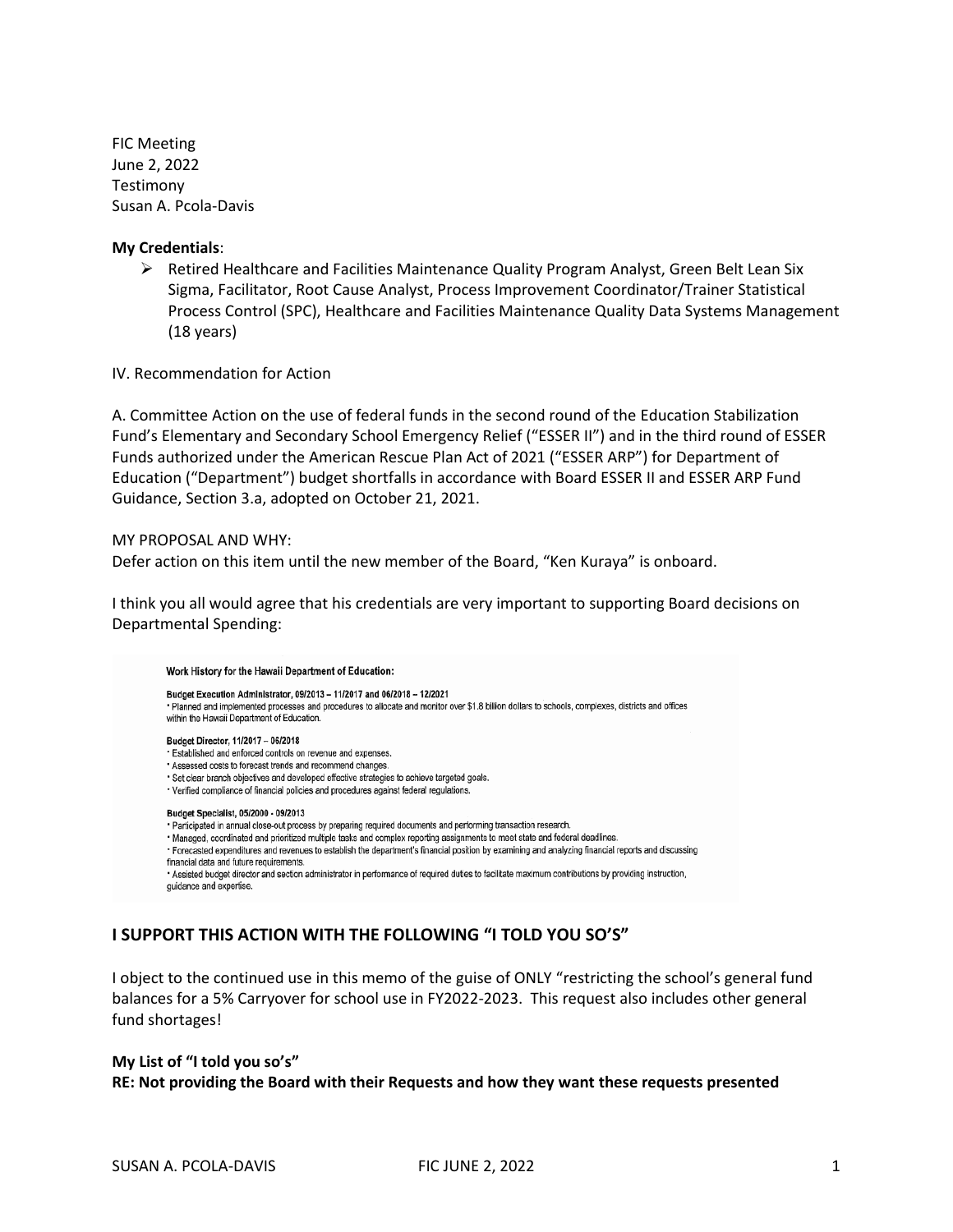Use of \$76 million funds to cover budget shortfalls for Fiscal Year (FY) 2021-2022.

This budget shortfall is the result of a lump sum general fund budget cut and the decision made earlier this fiscal year to not impose corresponding reductions to Department program allocations.

- ➢ Defered action on using ESSER funds to off-set \$76 million in lump sum budget cuts in FY 2021- 2022 until the Department had gathered more information on **ACTUAL SPENDING**.
- ➢ To avoid year-end deficit balances in the Department's centrally managed portion of the **general fund budget** that, if not addressed, would prevent the Department from being able
	- $\circ$  to allocate to schools a significant portion of the general fund carryover next fiscal year. Schools plan for and rely on the allowable carryover of funds from one year to the next, pursuant to Hawaii Revised Statutes, Chapter 37-41.5, to support school operations.

#### **NOTE ON PAGE 2 of MEMO**

#### II. RECOMMENDATION

The Department recommends that the FIC approve the use of up to \$76 million of ESSER II and III funds in the following amounts for the forecasted shortfall for FY 2021-2022:

|                                                                                                              | FY 2021-2022                |                           |              |
|--------------------------------------------------------------------------------------------------------------|-----------------------------|---------------------------|--------------|
| <b>Proposed Uses of ESSER Funds</b>                                                                          | <b>ESSER II</b>             | <b>ESSER III</b><br>(ARP) | <b>TOTAL</b> |
| To offset the unaddressed remaining shortfall due to<br>\$100.2 million lump sum budget cut for FY 2021-2022 | \$54,069,420   \$21,930,580 |                           | \$76,000,000 |

#### **NOTE ON PAGE 3 of MEMO. The breakdown from PAGE 2.**

| <b>Forecasted Central Salary Balances</b>                                              |               |  |
|----------------------------------------------------------------------------------------|---------------|--|
|                                                                                        | FY 2021-2022  |  |
| <b>AVAILABLE FUNDS</b>                                                                 | 1,882,862,054 |  |
| Operational Allocations *                                                              | 569,624,218   |  |
| Centrally managed General Funds<br>(Total Available Funds - Operational Allocations*)  | 1.313.237.836 |  |
| Year-To-Date Salary Expenditures<br>(July 2021-April 2022)                             | 1.140.407.652 |  |
| Forecasted Salary Expenditures for the remainder of the fiscal year<br>(May-June 2022) | 246.985.424   |  |
| TOTAL FY 2021-2022 SALARY EXPENDITURES<br>(Year- To- Date + Forecasted)                | 1,387,393,076 |  |
| <b>FORECASTED BALANCE (DEFICIT)</b>                                                    | (74.155.240)  |  |

(Centrally Managed General Funds - Total Salary Expenditure) Operational Allocations include any non-payroll allocations sent to schools and offices.

**QUESTION:** Why did you not show the deficit in both "Centrally Managed Funds" and "TOTAL FY2021- 2022 SALARY EXPENDITURES" separately?

**QUESTION:** Why the combined total Forecast, subtracting one from the other to create the request of \$74M (not including the **margin of error**)? **\$76M - \$74M = \$2M margin of error – REALLY?**

#### **BEGIN "I TOLD YOU SO!"**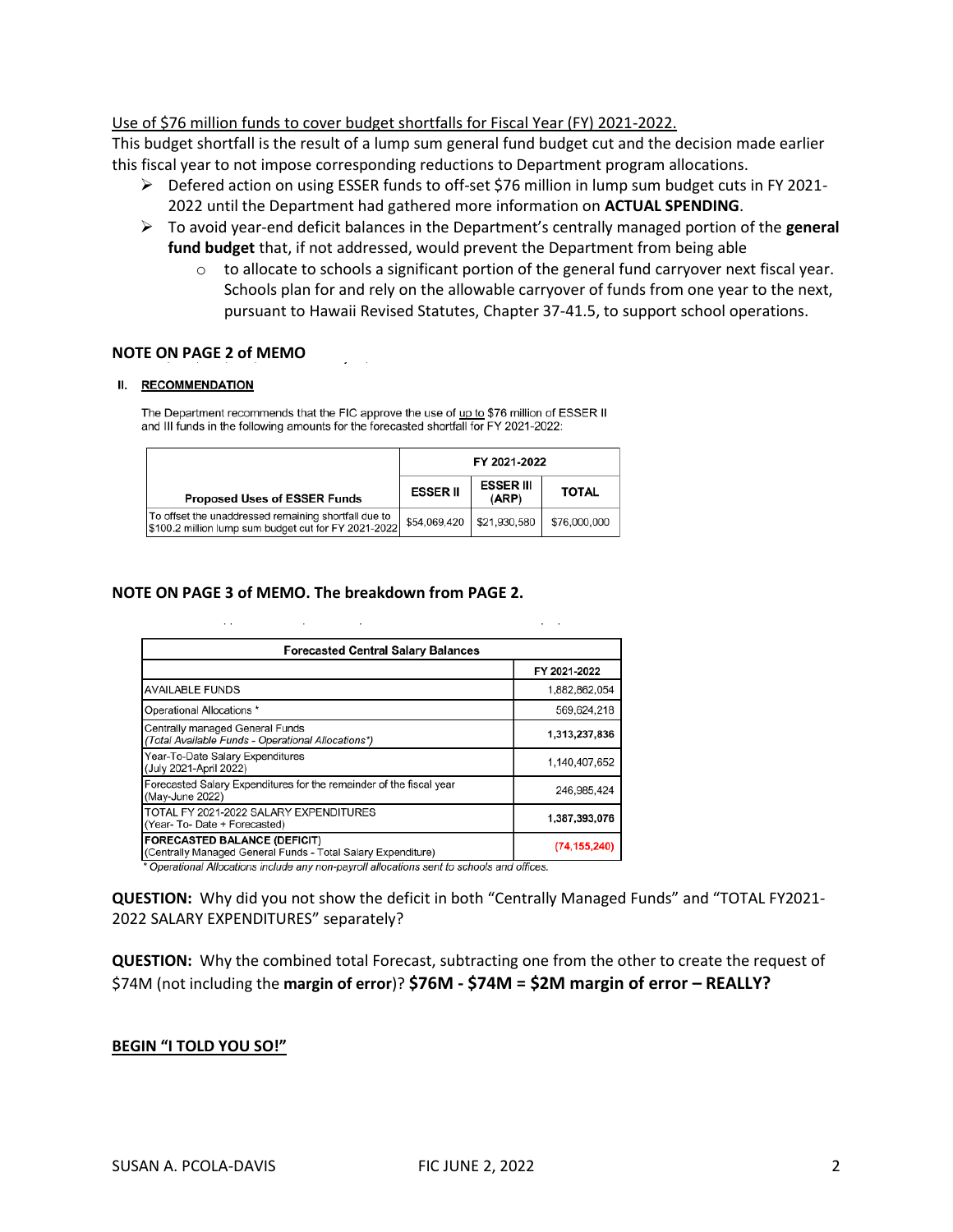During the October 21, 2021 joint Student Achievement Committee (SAC)-FIC meeting, the two committees, together, **ADVANCED ESSER II AND ESSER ARP FUND GUIDANCE** to the GBM that included the following and again was not provided the way the Board requested.

**#1: List of "I told you so's"**: The Department presents **the projected not the actuals** as the Board requested!

Page 3: on page 17: "3.a. Budget Shortfalls. The Board directs the Department to **BRING REQUESTS TO FUND ACTUAL, NOT PROJECTED**, budget shortfalls to the Board; the Department cannot expend funds on budget shortfalls without Board approval." The Department recognizes that any funds not used to address shortfalls would otherwise be available to fund activities outlined in the ESSER Educational Plan1 and, as such, **has waited to provide as precise a figure as possible**.

In addition, the Department recognizes that with any forecasted shortfall, there is a margin of error and, as such, the Department is seeking the authority to use up to \$76 million of ESSER funds.

**#2: List of "I told you so's"**: The Department presents **the actuals not the projected** to the public and not as the Board requested!

Page 4: The Department would note that the **ACTUAL AMOUNT REQUIRED TO OFFSET THE LUMP SUM CUTS** will be provided to the public via the monthly ESSER expenditure reporting that may be found on the Department's website and to the Board as ESSER updates are periodically agendized.

**#3: List of "I told you so's"**: Why the dichotomy from May 5 and June 2 regarding Central Salary Budget for all general -funded employees accounted for vice not accounted for? Also as I stated in my Page 5 written and oral testimonies for that meeting "regarding the use of General Funds if they are available."

**MAY 5 HUMAN RESOURCES AGENDA ITEMS.** Both of these memos stated that the cost for these salary adjustments **HAS BEEN ACCOUNTED FOR IN THE DEPARTMENT'S central salary budget for all general-funded employees.**

## May 5, 2022 Page 4 of Memo

SUBJECT: Committee Action on Compensation Adjustments for Department Leadership Employees (Deputy Superintendent and Assistant Superintendents), Effective July 1, 2020, Using Performance Evaluation Ratings for School Year 2019-2020

 $\triangleright$  No more than \$35,000 is anticipated to be needed to implement this pay adjustment. The Department has **accounted for this cost in its central salary budget for all general-funded employees.**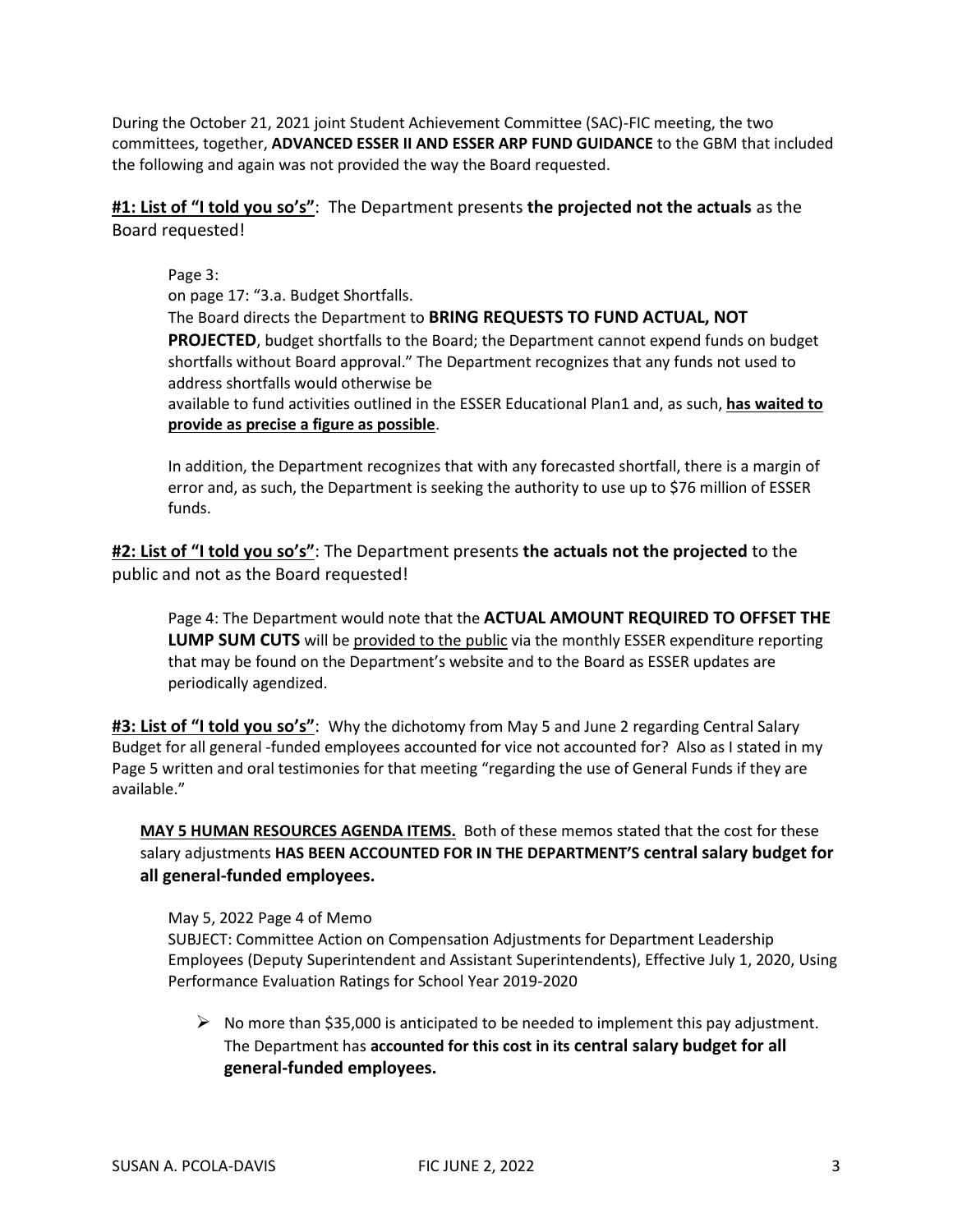May 5, 2022 Page 4 of Memo

SUBJECT: Committee Action on Compensation Adjustments for Department Leadership Employees (Deputy Superintendent, Assistant Superintendents, and Complex Area Superintendents), Effective July 1, 2021, Using Performance Evaluation Ratings for School Year 2020-2021

 $\triangleright$  No more than \$125,000 is anticipated to be needed to implement this pay adjustment. The Department has **accounted for this cost in its central salary budget for all general-funded employees**

**LASTLY:** 

**Page 5, paragraph E: A reference to Winston Churchill is unnecessary and suggests the peril the Department is in is a "good crisis." Bad choice, Brian!! Page 6, Paragraph G I think the description of Public reactions should be separate from other entities. The public is more aware than you think.**

**Page 6, Paragraph H contradicts the previous pages of this memo by stating,** 

*The anticipated use of \$76 million of ESSER fund over the course of FY 2021-2022 to ensure a balanced general fund budget has provided the Department with the financial assurance that it could afford to implement strategies and interventions to re-engage students in their education, address learning loss, and provide the necessary academic, social, emotional, and mental health supports to facilitate student success.*

**Page 6, Paragraph I contradicts the previous pages of this memo by stating,**

*Existing personnel were maintained by the earlier decision to not impose the \$76 million of lump sum cuts at the program level. Approval for the funding to support this decision is now needed.*

V. Discussion Items

A. Presentation on how the Department uses Facility Asset Management ("FAM") and the Hawaii Facilities Inspection Tool ("HI-FIT") to implement Board Policy 301-10, Equitable Allocation of Facilities Resources

- 1. The data shows that Expedited Roof Repair is the largest category of R&M Backlog.
- 2. Systematic Reduction of Deferred Maintenance can **ONLY be ON TRACK** if the
	- ➢ **LEGISLATURE APPROPRIATES \$145 MIL PER YEAR FOR THE CAPITAL IMPROVEMENT PROGRAM LUMP SUM DEFERRED MAINTENANCE**
	- ➢ **What is your backup plan if that doesn't happen? The system reduction will not be on track.**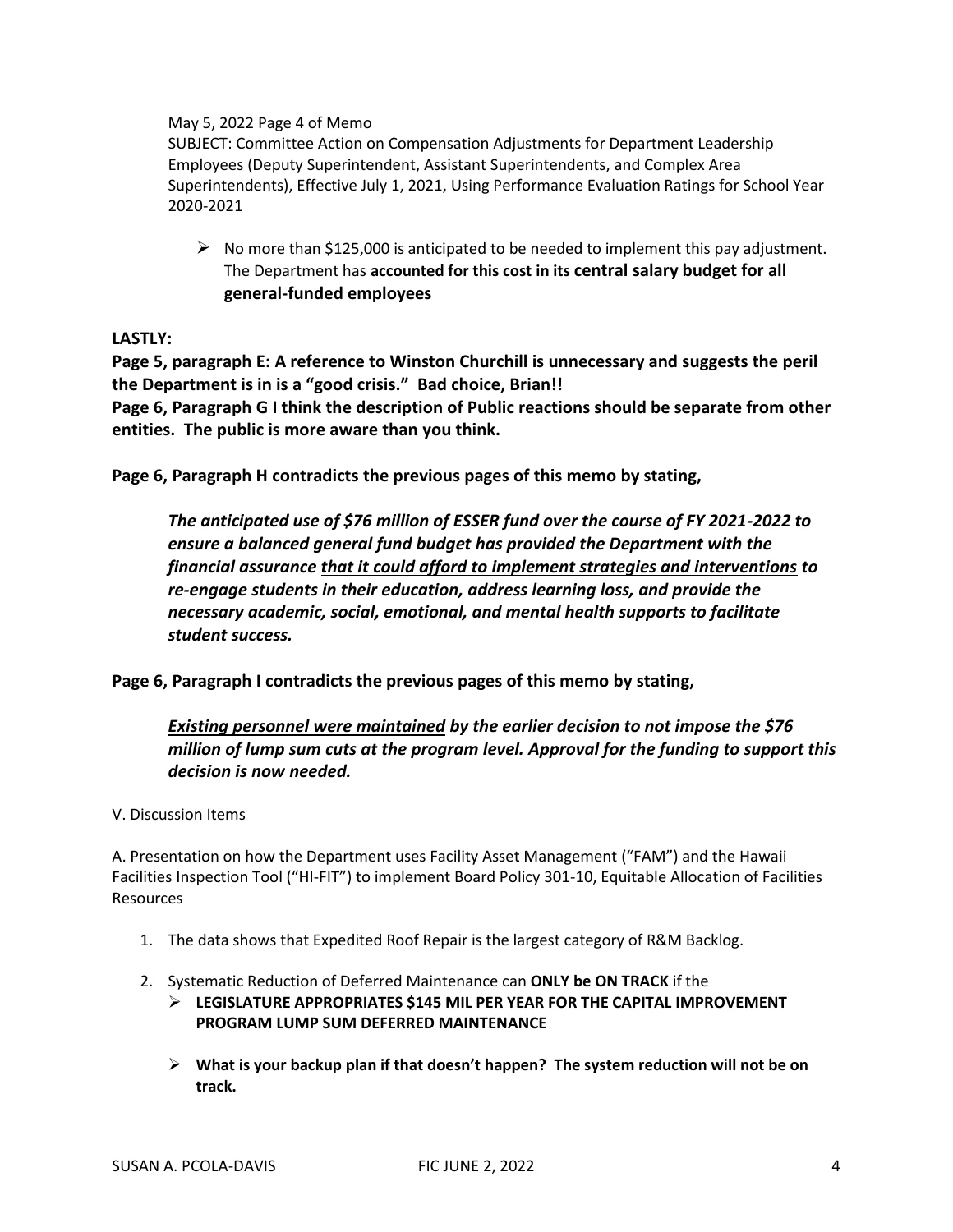- 3. **HI-FIT** uses external inspectors to assess both interior and exterior building conditions, systems and cleanliness.
	- $\triangleright$  How does this work? Are External inspectors contracted, third party?
- 4. **HI-FIT** allows school leaders to provide input on the R&M needs and priorities of their schools.
	- $\triangleright$  This still has a human element to determining the equitable allocation based on The socioeconomic and academic needs of each school's student population.
	- $\triangleright$  How will this work?

#### 5. **HI-FIT and FAM**

 $\triangleright$  How do these two tools combine the information to provide an unbiased document used to proceed?

#### **6. Safety and Accessibility Baseline:**

 $\triangleright$  Is the Facility Condition Index (FCI) process industry standard? How are the scores determined? By whom? Is it a checklist?

#### 7. **Supportive of Student Populations**:

- $\triangleright$  How is the FIC scorecard and the "consideration" of Title 1 schools cross matched?
- $\triangleright$  If school principals and staff provide feedback regarding the unique needs of their schools, how do you determine what to do it the feedback and scorecard do not match?

#### 8. **Demonstration of the tools**:

 $\triangleright$  Will there be a time when these tools are demonstrated in real time?

#### Dashboard:

#### 9. **Deferred Maintenance Projects**:

 $\triangleright$  "Select variable for map pie charts and histogram" DOES NOT SHOW EITHER

## **10. HI-FIT**

- ➢ How many resources (personnel) do you have completing HI-FIT assessments?
- $\triangleright$  Many schools still need to be scheduled to complete, what is your timeline for all schools to be completed?

#### **11. It would be great if the Board could HEAR A DISCUSSION ABOUT THE NEXT PAGE.**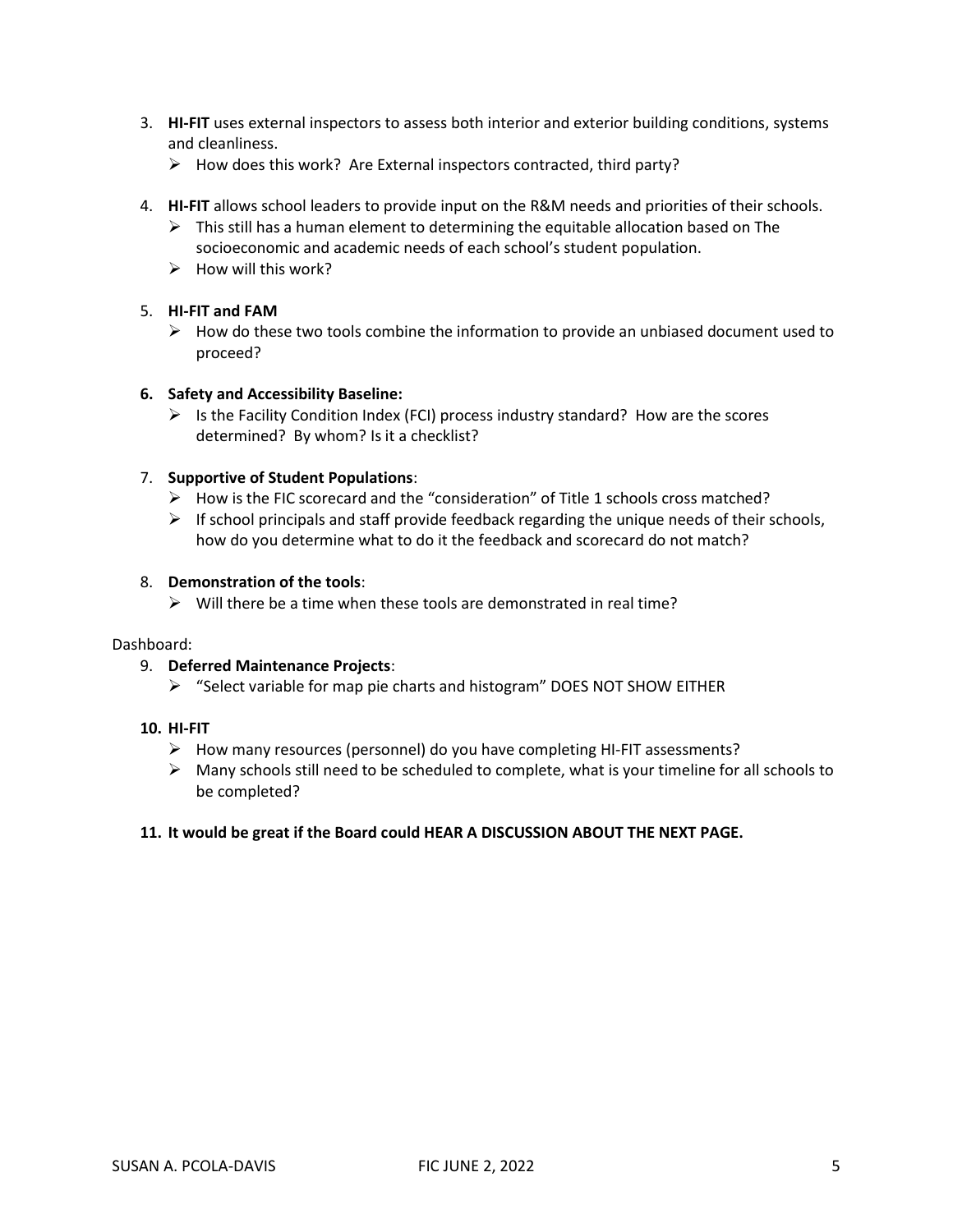# **R&M Backlog vs Deferred Maintenance**



#### **R&M Backlog vs Deferred Maintenance**

#### R**&M Backlog - \$1.4B**

\$382M- 2012 R&M Backlog (Repealed by Act 133) \$293M- 2017 R&M Backlog \$868M- 2018 R&M Backlog \$973M- 2020 R&M Backlog \$1.48 - 2021 R&M Backlog

#### **Deferred Maintenance - \$770M**

\$180M - AC Deferred Maintenance \$94M- Sewer Deferred Maintenance \$158M - Water Deferred Maintenance \$138M - Electrical Deferred Maintenance \$200M - Roofing Deferred Maintenance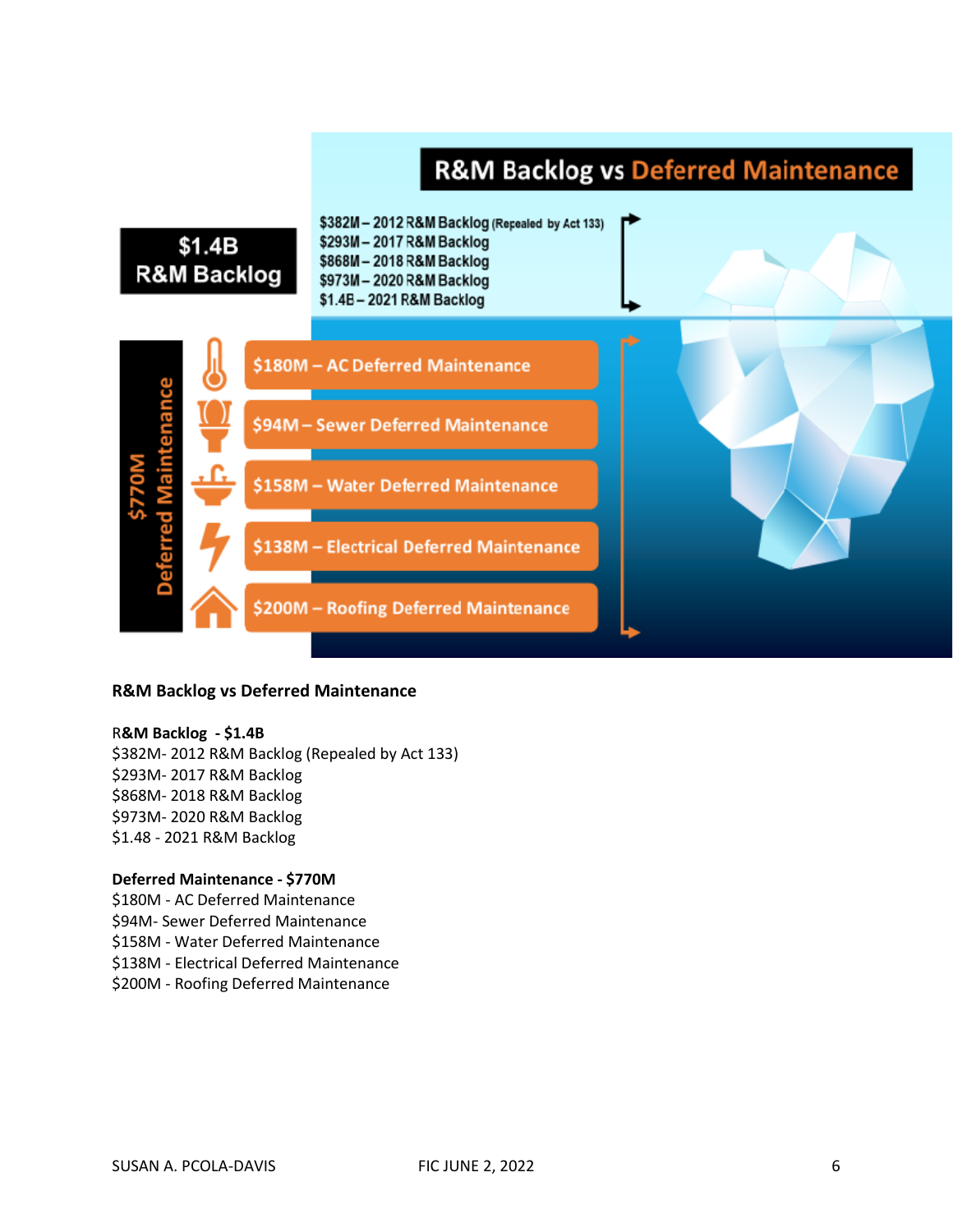

June 2, 2022 Finance and Infrastructure Committee (FIC)

Dear Chair Voss and Members of the Committee,

We would like to comment on Action Item IV. A., and Discussion Item V. A.

Action Item IV. A.

As we stated in our September 16, 2021, testimony, because there is urgency in spending ESSER funds, we think that it is prudent to spend the funds on budget shortfalls. That said, from the memo, it is not clear what the current details are regarding the shortfalls. We ask the BOE to ask for more concrete specifics. Additionally, going forward, we believe that the BOE and DOE must think more strategically on how to optimally use its funds, as these federal funds are only temporary.

Discussion Item V. A.

We would like to reiterate points in our March 3, 2022, testimony.

*Given our deep concerns about school facilities, we are pleased to see that the DOE has finally embarked on action to address BOE Policy 310-10 with its Facilities Asset Management (FAM) initiative. DOE has created a Hawaii Facility Inspection Tool (HI-FIT) that can standardize the evaluation of school conditions, is utilizing a Facility Condition Index (FCI) that can rank facility conditions and identify priorities, is implementing innovative processes such as Job Order Contracting (JOC) to get projects done more expediently, and is using an online project management platform to track project portfolios.* 

*We encourage the DOE to continue the FAM initiative. However, there are still a lot of gaps in our understanding of the DOE facilities situation. We ask the following questions:* 

- *1. What resource and organizational changes has DOE made to support the FAM initiative?*
- *2. JOC has been successful in addressing smaller maintenance projects. How will the FAM initiative be scaled and expanded to larger projects?*
- *3. Have changes at DOE been implemented for all Capital Improvement Projects (CIP)?*
- *4. What is the current deferred maintenance backlog? How long will it take to reduce this? How will the FAM initiative expedite reducing the backlog?*